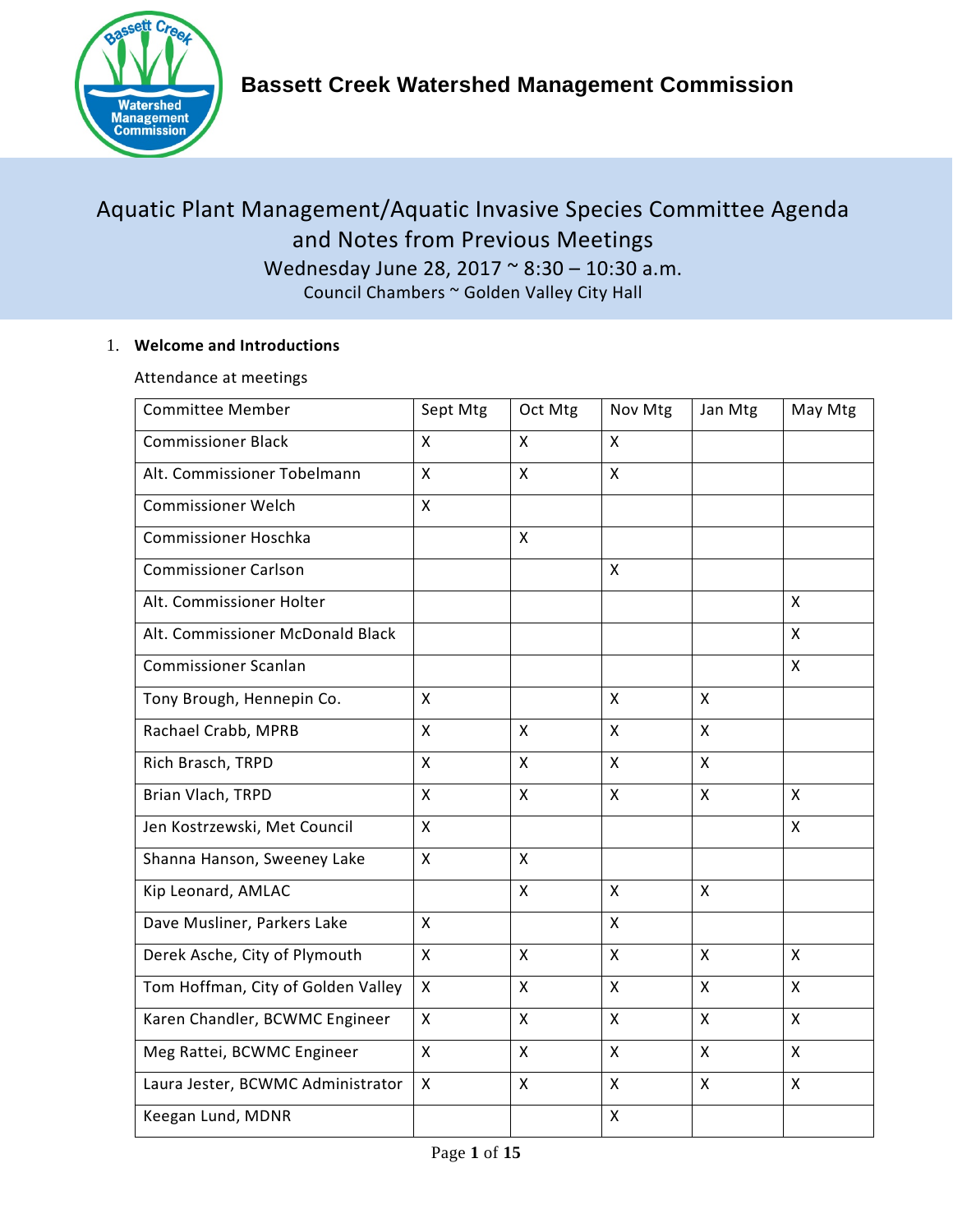## 2. **Review Objectives of BCWMC Role in APM/AIS (Answering the "WHY?") – September meeting**

At the September 27<sup>th</sup> meeting, the committee discussed and completed the following table to indicate PRIMARY objectives for the BCWMC's possible future role in APM/AIS. The committee discussed the fact that improving water quality and aquatic habitat, and reducing flooding were the main objectives of the Commission's work and should be the primary objectives in dealing with APM/AIS - hence the "X" in these categories.

|                                                                             | <b>Commission Should</b>                          | <b>Commission Should</b>             |
|-----------------------------------------------------------------------------|---------------------------------------------------|--------------------------------------|
| <b>PRIMARY OBJECTIVE</b>                                                    | <b>Be Involved</b>                                | <b>NOT Be Involved</b>               |
| Activities that improve water quality                                       |                                                   |                                      |
|                                                                             | X                                                 |                                      |
| Activities that improve habitat and the<br>overall ecology of the waterbody | X                                                 |                                      |
| <b>Activities that improve recreation</b>                                   |                                                   | Partnering only;<br>not primary obj. |
| <b>Activities that improve aesthetics</b>                                   |                                                   | X                                    |
| Activities that improve or protect human<br>health and safety               |                                                   | Partnering only;<br>not primary obj. |
| <b>Protect function/capacity of Flood Control</b><br>Project                | X (Likely a<br>maintenance<br>activity by cities) |                                      |

The committee noted that "recreation" is a broad term that means different things to different people and that improving water quality, in turn improves recreation. There was consensus that effects on recreation would be taken into consideration for any Commission project or program and the Commission could partner with others on recreation-based projects. However, there was consensus that projects which have the primary objective of improved recreation would not be led by the Commission.

It was noted that improved aesthetics may be an outcome of some Commission projects but that they wouldn't be considered an objective of a Commission project and it was noted the Commission doesn't have the statutory authority to focus on aesthetics.

Improving or protecting human health and safety was added as a possible objective due to blue green algae blooms and dense aquatic plants tangling swimmers. Again, there was consensus that the Commission wouldn't lead a project with a primary objective to improve or protect human health and safety, but may partner with others.

Finally, it was noted that dense vegetation may decrease the functionality of flood control structures. Since the Commission is charged with maintaining its Flood Control Project structures, this was added as a possible reason to take the lead on an APM project. (Although it was also noted that vegetation management is typically a city responsibility.)

The committee then reviewed a map and description of the different classifications of waterbodies in the watershed (to help consider the "WHERE"):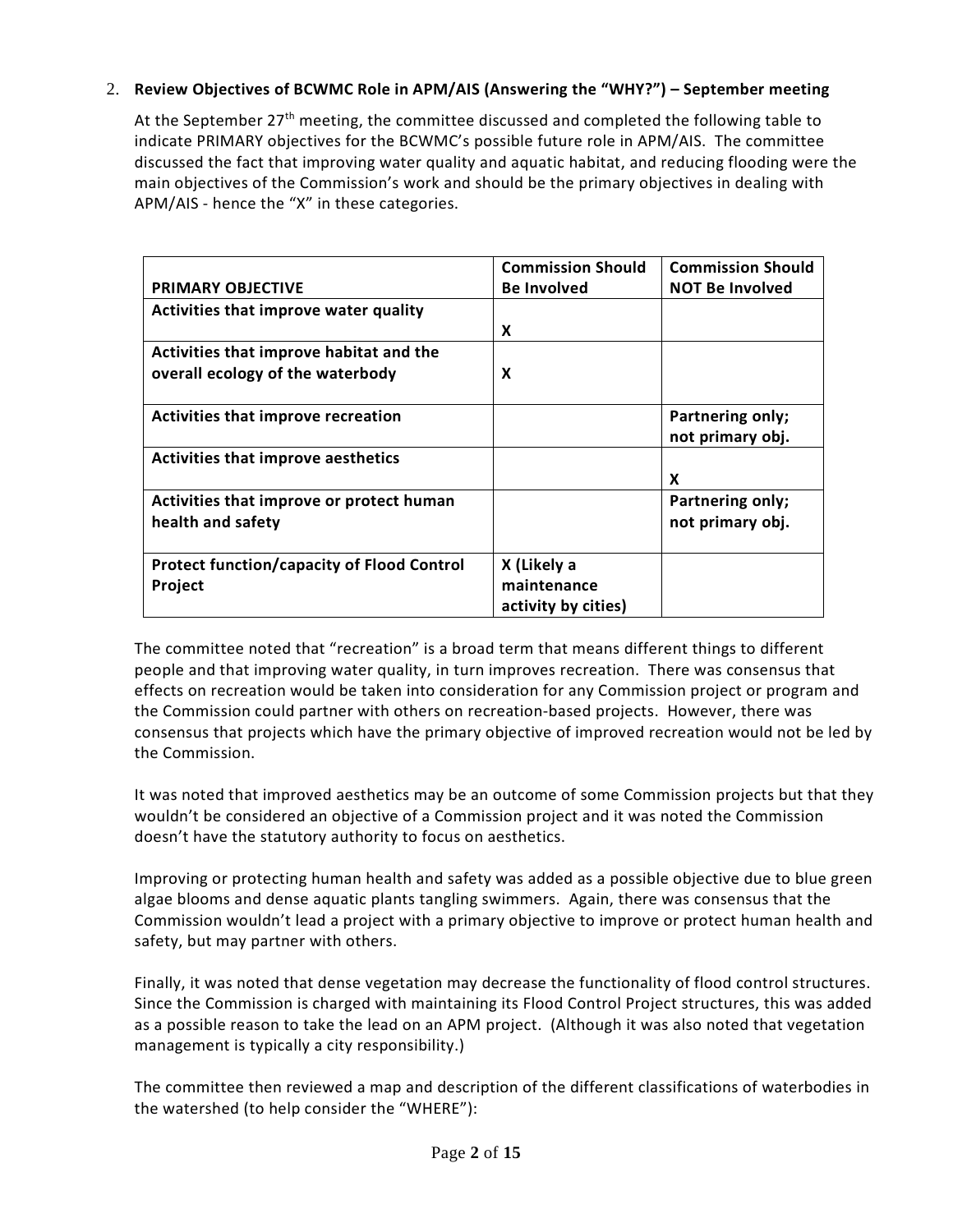- A. Priority 1 Lakes– "MDNR Public Waters" Lakes, greater than 10 acres, with public access or adjacent to public land
- B. Priority 2 Lakes "MDNR Public Waters" Lakes, greater than 10 acres, without public access or adjacent to public land
- C. Priority 1 Streams "MDNR Public Waters" Watercourses
- D. MDNR Public Waters, no BCWMC priority
- E. Non-MDNR Public Waters, no BCWMC priority

The committee also reviewed the locations of different AIS already within the watershed and in nearby waterbodies (to help consider the "WHAT"):

Species already known in BCWMC:

- A. Curly-leaf Pondweed in lakes Crane, Lost, Medicine, Northwood, Parkers, Sweeney, Twin, Westwood, Wirth; and Main Stem Bassett Creek at Irving Avenue
- B. Eurasian Watermilfoil in Medicine Lake, Parkers Lake, Wirth Lake
- C. Yellow Iris in Sweeney Lake
- D. Chinese Mystery Snail in several ponds in Golden Valley
- E. Carp in Sweeny Lake, Twin Lake, Medicine Lake and likely several other lakes and streams
- F. Purple loosestrife: ubiquitous
- G. Hybrid cattails: ubiquitous

Species in nearby waterbodies: Zebra mussels, Flowering rush, Starry stonewort

### 3. **Recommendation to Apply for Hennepin County AIS Prevention Grant – November meeting**

At the November meeting, the committee received information on a Hennepin County grant program for AIS prevention with applications due January 20th. Commission staff and committee members agreed that even though the committee had not yet completed its work, the Commission shouldn't pass up the opportunity to apply for grant funds.

The Committee recommended that the Commission apply for grant funds to perform an AIS pathways analysis, inventory, vulnerability assessment, and prevention or management plan development for at least three priority lakes. Commission staff were directed to take the recommendation to the Commission at their December meeting.

### 4. **Presentation by Keegan Lund, Metro DNR AIS Specialist – November meeting**

Keegan presented information on the latest studies, observations, and monitoring results regarding control of curly-leaf pondweed (CLP). His presentation is available online at: [http://www.bassettcreekwmo.org/application/files/2214/8106/4830/CLP\\_management\\_DNR\\_Dec\\_2](http://www.bassettcreekwmo.org/application/files/2214/8106/4830/CLP_management_DNR_Dec_2016.pdf) [016.pdf.](http://www.bassettcreekwmo.org/application/files/2214/8106/4830/CLP_management_DNR_Dec_2016.pdf) Some of the key points of the presentation include:

- CLP has been well established in MN lakes for over 100 years.
- In some lakes, CLP is not a problem while in others it is a nuisance, particularly when it dies off in early July, sending phosphorus into the water and often creating algae blooms.
- There is a continuum of issues with CLP lake groups should define the problem.
- Lake groups should look at history of lake and define CLP management goals.
- There are several tools to control CLP including water level drawdowns (successful in short term 3-8 years); mechanical control; herbicide; hand removal (not often used with CLP control); diver suction removal (for rapid response when trying to eradicate young infestations)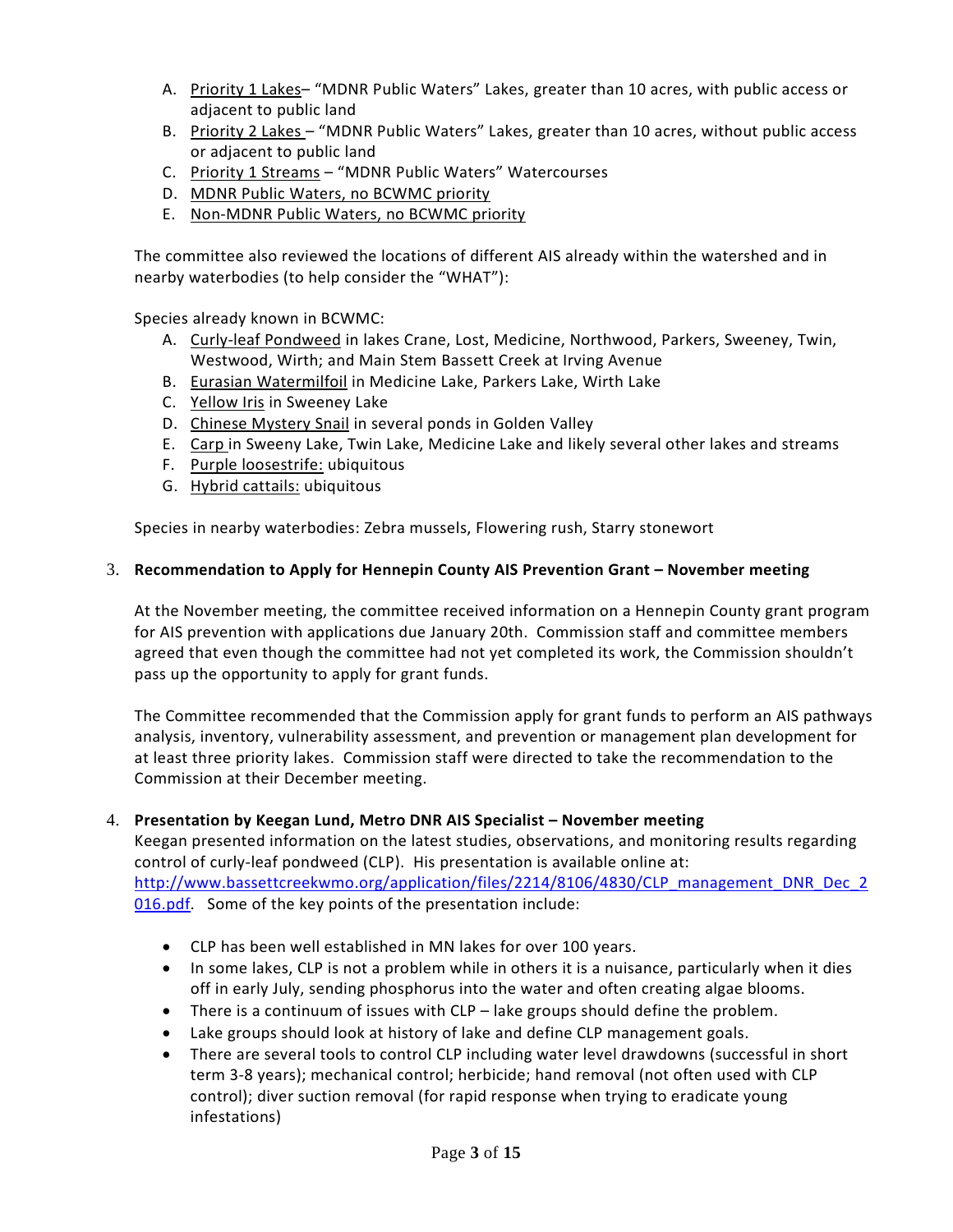- Spot treatments seem most effective for long term management for most lake groups.
- Whole-lake treatments are costly and require professional monitoring and DNR assistance.
- Whole-lake treatments typically require Lake Vegetation Management Plan.
- Whole-lake treatments can increase native plants, reduce CLP reproductive turions, and significantly reduce CLP lakewide, but it usually comes back eventually.
- Whole-lake treatments rarely cause an improvement in lake water quality due to other sources of phosphorus.
- Can consider combining whole-lake treatment with other phosphorus reducing practices such as carp management, alum treatments, etc.

Meg Rattei (Barr Engineering) reported that a CLP control project in the Anderson Lake chain was successful in improving native plants and improving water quality such that the lakes now meet water quality standards. She reported that a combination of water level drawdown and alum treatments in areas of high sediment-phosphorus levels were used. It was acknowledged that you can never stop managing the lake system.

There was discussion about how herbicides can have long-term negative impacts on some native plants like bulrushes and lilypads so whole-lake treatments must be properly planned and managed.

5. **Discussion on Effects of Curly-leaf Pondweed Treatments in Medicine Lake – November meeting** Brian Vlach with Three Rivers Park District (TRPD) provided information about the whole-lake CLP treatment that was part of a collaborative pilot project conducted in 2004 – 2006. The treatment followed a Vegetation Management Plan that was developed for the lake. The effects on water quality, native plants, and the possibility of long-term control were studied in subsequent years.

Brian's graphs on CLP treatments, water quality, and native plants, along with a narrative describing the project and results are available here:

[http://www.bassettcreekwmo.org/application/files/2014/8106/5264/Medicine\\_Lake\\_CLP\\_Statistics.](http://www.bassettcreekwmo.org/application/files/2014/8106/5264/Medicine_Lake_CLP_Statistics.pdf) [pdf.](http://www.bassettcreekwmo.org/application/files/2014/8106/5264/Medicine_Lake_CLP_Statistics.pdf)

Some key points are presented below.

- 300 acres of CLP were treated with herbicide for three consecutive years 2004 2006 in hopes of reducing CLP and its turions in lake sediment.
- In subsequent years only spot treatments of CLP were performed on the areas of nuisance growth ranging from 15 to 80 acres in 2008 – 2016.
- Native plant communities were not negatively impacted by the CLP treatments but did not appear to be enhanced by CLP treatments.
- Water quality (total phosphorus, chlorophyll-a, and secchi depth) did not appear to change  $2004 - 2016$ .
- CLP as an (internal) source of phosphorus in the lake was estimated to contribute about 12% (1,050 pounds) of the overall phosphorus load on the lake. Other sources include phosphorus from the watershed flowing into the lake (external sources), and phosphorus released from sediments within the lake (internal sources).

Rich Brasch (TRPD) and Brian Vlach agreed that although it's a low proportion of the overall phosphorus load to the lake, CLP control is an important part of the process to improve water quality in the lake. Rich noted it is a component of the total maximum daily load (TMDL) and that TRPD is not in favor of stopping CLP treatments in Medicine Lake. They noted that if CLP treatments stopped,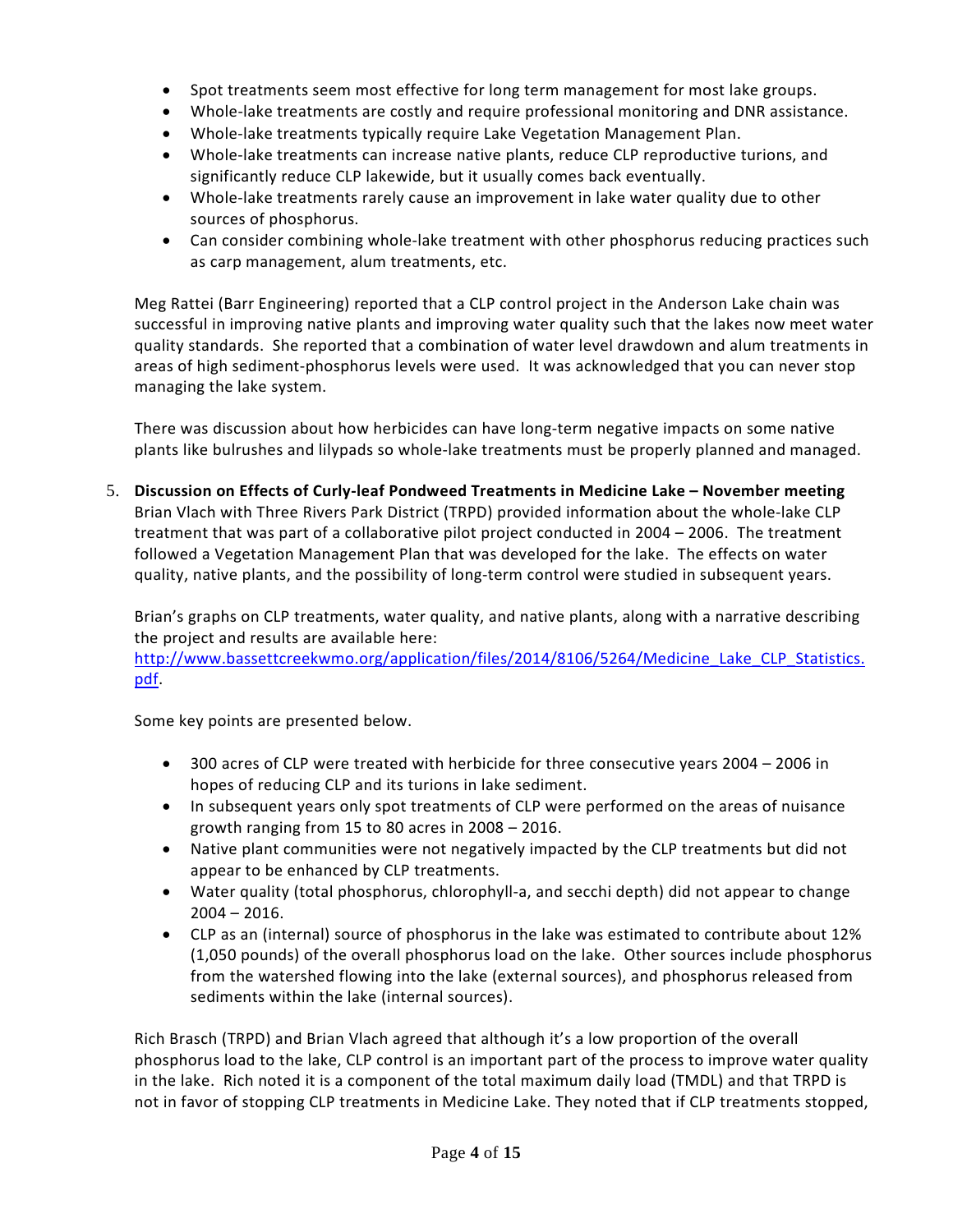the area of CLP would likely explode back to 300 acres and that continuing to control CLP sets the lake up for a successful alum treatment in the future.

Derek Asche (City of Plymouth) noted that projects installed in Plymouth over the last several years to reduce external phosphorus loading to the lake have resulted in an estimated 1,500 fewer pounds of phosphorus entering the lake. He indicated, however, that this amount still wasn't enough to register a significant difference in lake water quality.

[There was some discussion about the likely negative impact of wake boats and other boating on water quality, shoreline erosion, and sediment resuspension.]

The committee agreed that CLP control is one strategy to reduce phosphorus in the lake. They noted a distinction, however, between CLP spot treatments on lakes with an overall water quality management plan (like a TMDL) and CLP spot treatments on lakes without a plan. (This is noted in the table below.)

There was further discussion about the appropriate role for the Commission on CLP spot treatments. Some committee members were in support of the Commission taking the lead in the entire process because it was a multi-jurisdictional issue. Tasks could include applying for herbicide application permit and grants, coordinating with the DNR, contracting with a company to apply herbicide, contracting with a company to determine where to apply, etc. Other committee members believed that since other entities have been taking the lead on CLP control (at least in Medicine Lake), that the Commission should only cooperate with these entities. For now, the committee left the role in the "cooperate" column noting that with financial contributions from other stakeholders, the Commission could direct efforts but wouldn't necessarily do all the legwork for the permits, grant applications, contractors, etc.

There was further discussion about when and how the Commission should be involved with spot treatments of CLP. Some key points include:

- Just because a lake has CLP doesn't mean that it needs to be treated. Treatment may not always be warranted.
- There may be a threshold of the amount of CLP that would trigger the Commission's involvement.
- Any entity treating CLP needs to rely on studies and TMDLs (where possible).
- The Commission could assume one role now and revise policy and change course if the implementation of the policy is not working well or is too expensive, or if another entity steps up to plate.
- The Commission should think about the long-term plan for the lake with regards to water quality – how long would CLP spot treatments be needed?
- As an example of a watershed role: The Rice Creek Watershed District plans, monitors, facilitates and cooperates on CLP treatments where a lake association exists. It takes more of the lead role where a lake association doesn't exist.

## 6. **Continue to Discuss Possible Commission Roles per Activity (Answering the "HOW?") – All meetings**

At the September, October, November, and January meetings the committee discussed and worked to complete Table 2 to indicate how the Commission **should** be involved with various activities.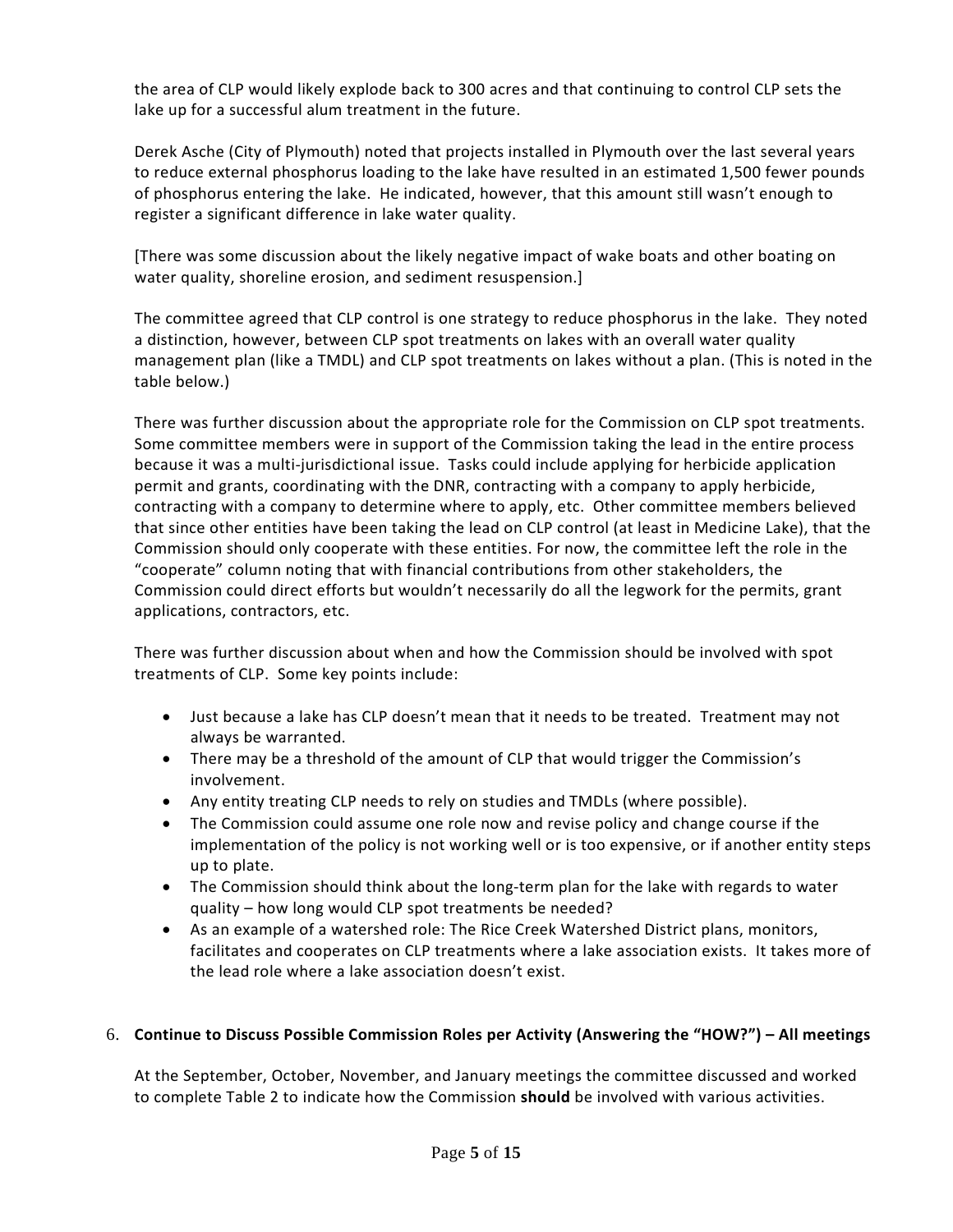## 7. **Recommendation on Curly-leaf Pondweed Treatment in Medicine Lake – January meeting**

At the January meeting, the committee reviewed the following information: Surveys on Medicine Lake completed by the City of Plymouth last fall estimate that there is likely to be 30 – 60 acres of nuisance CLP this summer. Herbicide treatment of 45 acres is estimated at \$25,000. Three Rivers Park District (TRPD) indicated they could provide 17% of the funds needed for the herbicide treatment (which coincides with their ownership of 17% of the shoreline of the lake), and that TRPD staff could perform the necessary plant surveys to determine the amount and location of treatments (typically a \$5,000 expense).

The committee recommended that the Commission partner with the City of Plymouth and Three Rivers Park District to perform herbicide treatments of curly-leaf pondweed (CLP) in Medicine Lake in 2017 and that the Commission contribute up to \$20,750 from its APM/AIS Budget for the treatment, with the additional \$4,250 and plant surveys being contributed by TRPD.

The committee made this recommendation based on the fact that an approved total maximum daily load study identifies curly-leaf pondweed control as a phosphorus-reducing activity, and that the Commission has funding partners. The committee did not recommend that the Commission treat curly-leaf pondweed in lakes without an approved management plan or without funding partners.

At their February 16, 2017 meeting the Commission approved the committee's recommendation. The Commission entered an agreement with TRPD to formalize the partnership and funding arrangement. The Commission secured a DNR permit for the herbicide application and contracted with PLM Lake and Land Management to perform the treatment. The treatment occurred on April 28th.

### 8. **Prioritize Commission Activities – May and June meeting**

At the May meeting, the committee began reviewing the activities it recommends for Commission involvement and started prioritizing the work considering 1) impact vs. effort of each activity, 2) where activities should be performed (on which waterbodies), and 3) when the Commission should perform the activities. Table 1 includes a list of the BCWMC waterbodies, their impairments, and existing AIS.

At the May meeting, the committee discussed and prioritized activities for several areas. At the June meeting the committee should continue to use the new columns in Table 2 to assign a "high, medium, or low" priority level to each activity, and list where and when the activity should take place. The committee could also make recommendations for work to be accomplished yet this year with the remaining APM/AIS funds of \$19,000.

### 9. **Consider Finalizing Work and Making Recommendation to the Commission – May and June meeting**

Table 2 now includes draft recommendations (highlighted) for several activities resulting from discussions at the May meeting. The committee should review these recommendations for accuracy. There are several activities that were not discussed/prioritized at the May meeting. Recommendations should be drafted for these areas. If the committee completes its discussion, prioritization, and recommendations, it should consider forwarding the recommendations to the Commission at their July meeting. Or, the committee could consider developing more detailed plans and/or policies for the Commission's consideration at a future committee meeting.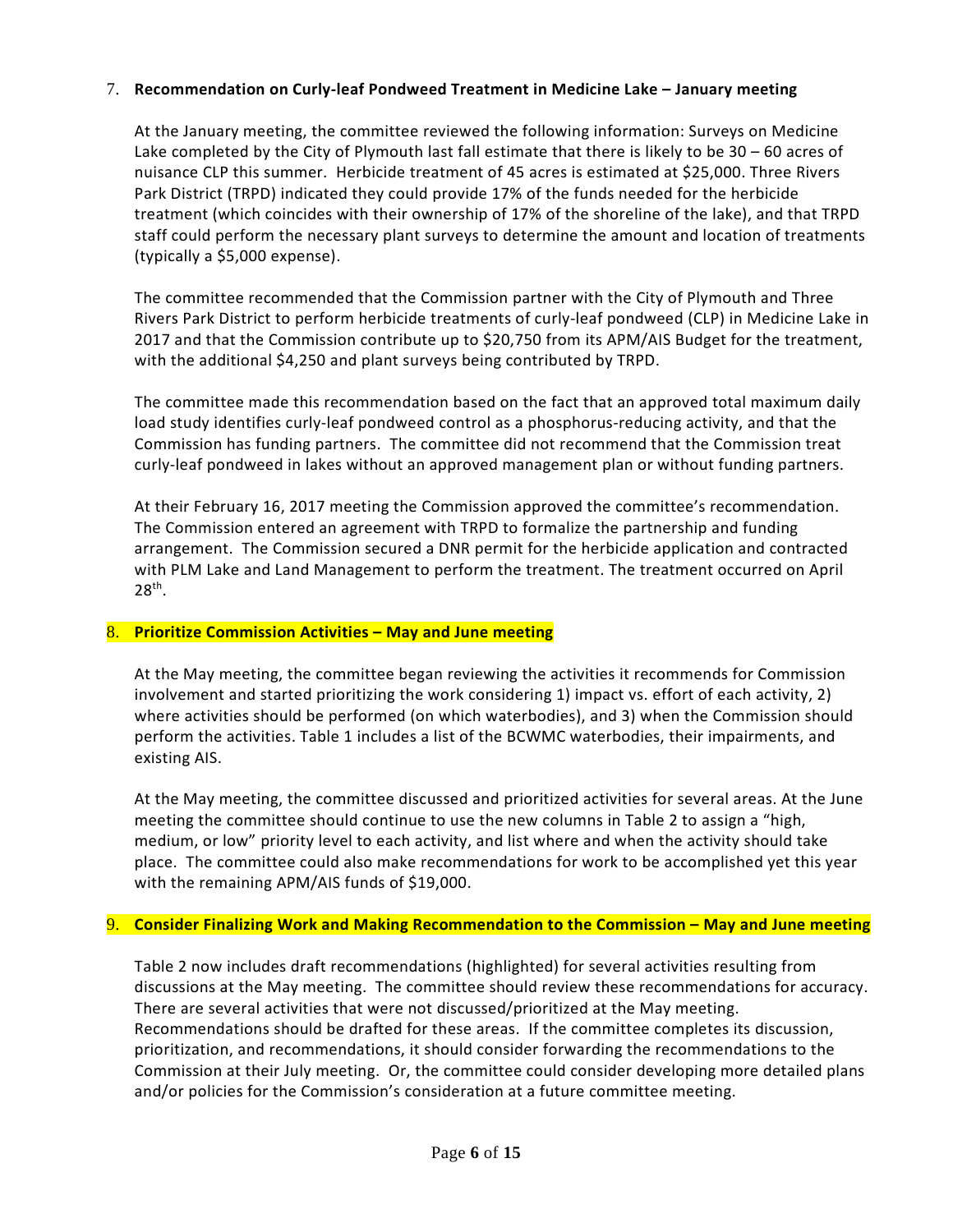Table 1. BCWMC Waterbodies

| Waterbody            | <b>BCWMC</b>               | <b>AIS Present</b>            | Impairment/TMDL completion date and reference                            | <b>Local Partners</b> |
|----------------------|----------------------------|-------------------------------|--------------------------------------------------------------------------|-----------------------|
|                      | Clasification <sup>1</sup> |                               |                                                                          |                       |
| Medicine Lake        | Priority 1 deep lake       | CLP, Eurasian                 | Nutrients 2011: https://www.pca.state.mn.us/water/tmdl/medicine-lake-    | TRPD, AMLAC           |
|                      |                            | watermilfoil, carp            | excessive-nutrients-tmdl-project                                         |                       |
| Parkers Lake         | Priority 1 deep lake       | CLP, Eurasian<br>watermilfoil | Chloride 2016 <sup>2</sup>                                               |                       |
| Sweeney Lake         | Priority 1 deep lake       | CLP, yellow iris,             | Nutrients 2011 https://www.pca.state.mn.us/water/tmdl/sweeney-lake-      | Homeowners            |
|                      |                            | carp                          | total-phosphorus-tmdl-project                                            | Assoc.                |
|                      |                            |                               | Chloride 2016 <sup>2</sup>                                               |                       |
| Twin Lake            | Priority 1 deep lake       | CLP, carp                     | None                                                                     |                       |
| Wirth Lake           | Priority 1 deep lake       | CLP, Eurasian                 | Nutrients 2010 (since delisted)                                          | <b>MPRB</b>           |
|                      |                            | watermilfoil                  | https://www.pca.state.mn.us/water/tmdl/wirth-lake-excess-nutrients-tmdl- |                       |
|                      |                            |                               | project                                                                  |                       |
|                      |                            |                               | Chloride 2016 <sup>2</sup>                                               |                       |
| Northwood            | Priority 1 shallow lake    | <b>CLP</b>                    | Nutrients - no TMDL                                                      | Friends of            |
| Lake                 |                            |                               |                                                                          | Northwood             |
| Westwood Lake        | Priority 1 shallow lake    | <b>CLP</b>                    |                                                                          | Westwood              |
|                      |                            |                               |                                                                          | Nature Center         |
| Cavanaugh            |                            |                               |                                                                          |                       |
| (Sunset) Pond        | Priority 2 shallow lake    |                               |                                                                          |                       |
| Crane Lake           | Priority 2 shallow lake    | <b>CLP</b>                    |                                                                          |                       |
| Lost Lake            | Priority 2 shallow lake    | <b>CLP</b>                    |                                                                          |                       |
| Main Stem            | Priority stream            | <b>CLP</b>                    | Chloride 2016 <sup><math>2</math></sup> + Bacteria 2014 <sup>3</sup>     | Friends of            |
| <b>Bassett Creek</b> |                            |                               |                                                                          | <b>Bassett Creek</b>  |
| North Branch         | Priority stream            |                               | Bacteria 2014 <sup>3</sup>                                               |                       |
| <b>Bassett Creek</b> |                            |                               |                                                                          |                       |
| Plymouth Cr.         | Priority stream            |                               | Chloride 2016 <sup>2</sup> + Bacteria 2014 <sup>3</sup>                  |                       |
| Sweeney              | Priority stream            |                               |                                                                          |                       |
| Br.Bassett Cr.       |                            |                               |                                                                          |                       |

CLP = Curly-leaf Pondweed

<sup>1</sup> Priority 1 Lakes– "MDNR Public Waters" Lakes, greater than 10 acres, with public access or adjacent to public land

Priority 2 Lakes – "MDNR Public Waters" Lakes, greater than 10 acres, without public access or adjacent to public land

Priority 1 Streams – "MDNR Public Waters" Watercourses

<sup>2</sup>Twin Cities Metro Area Chloride TMDL:<https://www.pca.state.mn.us/sites/default/files/wq-iw11-06e.pdf>

<sup>3</sup> Upper Mississippi Bacteria TMDL:<https://www.pca.state.mn.us/water/tmdl/upper-mississippi-river-bacteria-tmdl-project>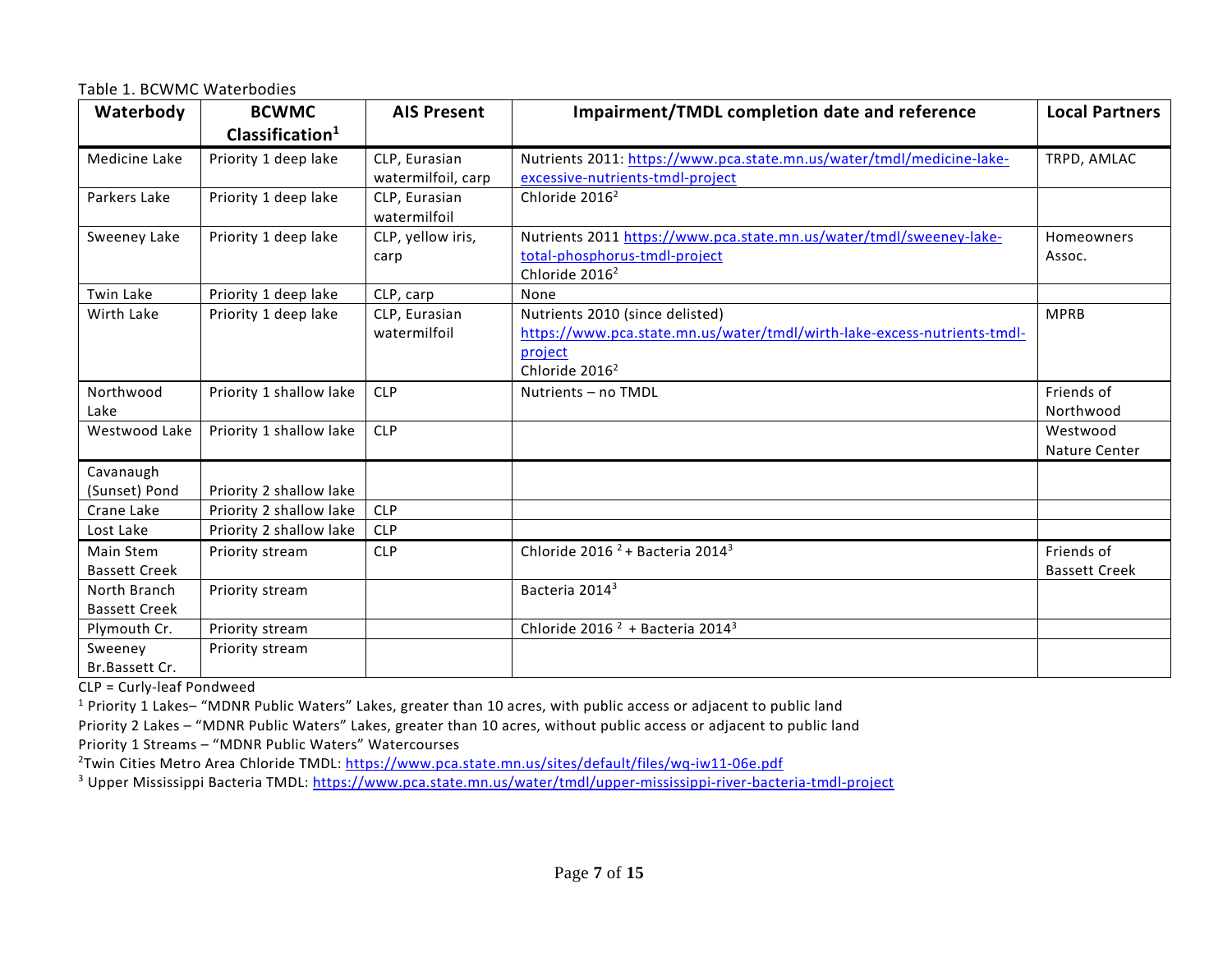|                 |                          |                                                                                                                                                    | Commission Roles (determined Sept 2016 - Jan 2017) |                        |              |           | <b>MAY/JUNE 2017</b> |                |
|-----------------|--------------------------|----------------------------------------------------------------------------------------------------------------------------------------------------|----------------------------------------------------|------------------------|--------------|-----------|----------------------|----------------|
|                 |                          | <b>Current Activity by</b>                                                                                                                         |                                                    |                        |              |           |                      | <b>MEETING</b> |
|                 | <b>Activity</b>          | <b>Others</b>                                                                                                                                      | <b>Take Lead</b>                                   | Cooperate w/ Others    | Only         | <b>No</b> | Priority             | Where &        |
|                 |                          |                                                                                                                                                    |                                                    |                        | Provide      | Role      | Level                | When           |
|                 |                          |                                                                                                                                                    |                                                    |                        | <b>Funds</b> |           |                      |                |
|                 | Early detection training | MDNR and Hennepin Co.                                                                                                                              |                                                    | X - BCWMC could help   |              |           | HI b/c low           | Watersh        |
|                 | (including volunteer     | training programs                                                                                                                                  |                                                    | recruit volunteers for |              |           | effort but           | ed wide,       |
|                 | recruitment)             |                                                                                                                                                    |                                                    | training               |              |           | hi impact            | partner        |
|                 |                          |                                                                                                                                                    |                                                    |                        |              |           |                      | depende        |
|                 |                          |                                                                                                                                                    |                                                    |                        |              |           |                      | nt (cities     |
|                 |                          |                                                                                                                                                    |                                                    |                        |              |           |                      | could          |
|                 |                          |                                                                                                                                                    |                                                    |                        |              |           |                      | play role      |
|                 |                          |                                                                                                                                                    |                                                    |                        |              |           |                      | in.            |
|                 |                          |                                                                                                                                                    |                                                    |                        |              |           |                      | recruitm       |
|                 |                          |                                                                                                                                                    |                                                    |                        |              |           |                      | ent as         |
|                 |                          |                                                                                                                                                    |                                                    |                        |              |           |                      | well),         |
|                 |                          |                                                                                                                                                    |                                                    |                        |              |           |                      | annually       |
|                 |                          | Draft recommendation on early detection training: The committee recommends that the Commission cooperate with other organizations on               |                                                    |                        |              |           |                      |                |
|                 |                          | training groups or individuals on early detection of AIS in all waterbodies. Possible Commission activities include advertising training sessions, |                                                    |                        |              |           |                      |                |
|                 |                          | helping to recruit participants, assisting with venue coordination, reimbursing registration costs for Commissioners and active CAMP volunteers,   |                                                    |                        |              |           |                      |                |
| Early Detection |                          | and providing some modest funding. Because training programs and curriculum already exist, the Commission should not develop its own               |                                                    |                        |              |           |                      |                |
|                 | program.                 |                                                                                                                                                    |                                                    |                        |              |           |                      |                |
|                 | Early detection          | TRPD does ED monitoring                                                                                                                            | X - BCWMC could                                    | X - BCWMC could        |              |           | $HI -$               | CAMP           |
|                 | monitoring               | on Medicine Lk. for zebra                                                                                                                          | perform ED                                         | cooperate with TRPD    |              |           | already              | lakes +        |
|                 |                          | mussels (could use help                                                                                                                            | monitoring w/Co.                                   | and Lake Assoc. to     |              |           | performin            | priority       |
|                 |                          | in expanding program)                                                                                                                              | grant funds $-$                                    | expand ED monitoring   |              |           | g w/                 | lakes          |
|                 |                          |                                                                                                                                                    | including zebra                                    |                        |              |           | routine              | and            |
|                 |                          | MPRB does ED                                                                                                                                       | mussel detection and                               |                        |              |           | monitoring           | streams        |
|                 |                          | monitoring on Wirth Lake                                                                                                                           | expanded aq. plant                                 |                        |              |           | . Use                | (routine       |
|                 |                          |                                                                                                                                                    | surveys                                            |                        |              |           | CAMP                 | monitori       |
|                 |                          | Henn. Co. has grant \$ to                                                                                                                          |                                                    |                        |              |           | volunteers           | ng)            |
|                 |                          | expand ED monitoring.                                                                                                                              |                                                    |                        |              |           | for ZM               |                |
|                 |                          |                                                                                                                                                    |                                                    |                        |              |           | detect.              |                |
|                 |                          | BCWMC surveys aq.                                                                                                                                  |                                                    |                        |              |           |                      |                |
|                 |                          | plants every 3 yrs.                                                                                                                                |                                                    |                        |              |           |                      |                |

# Table 2. Prioritizing the Commission's Role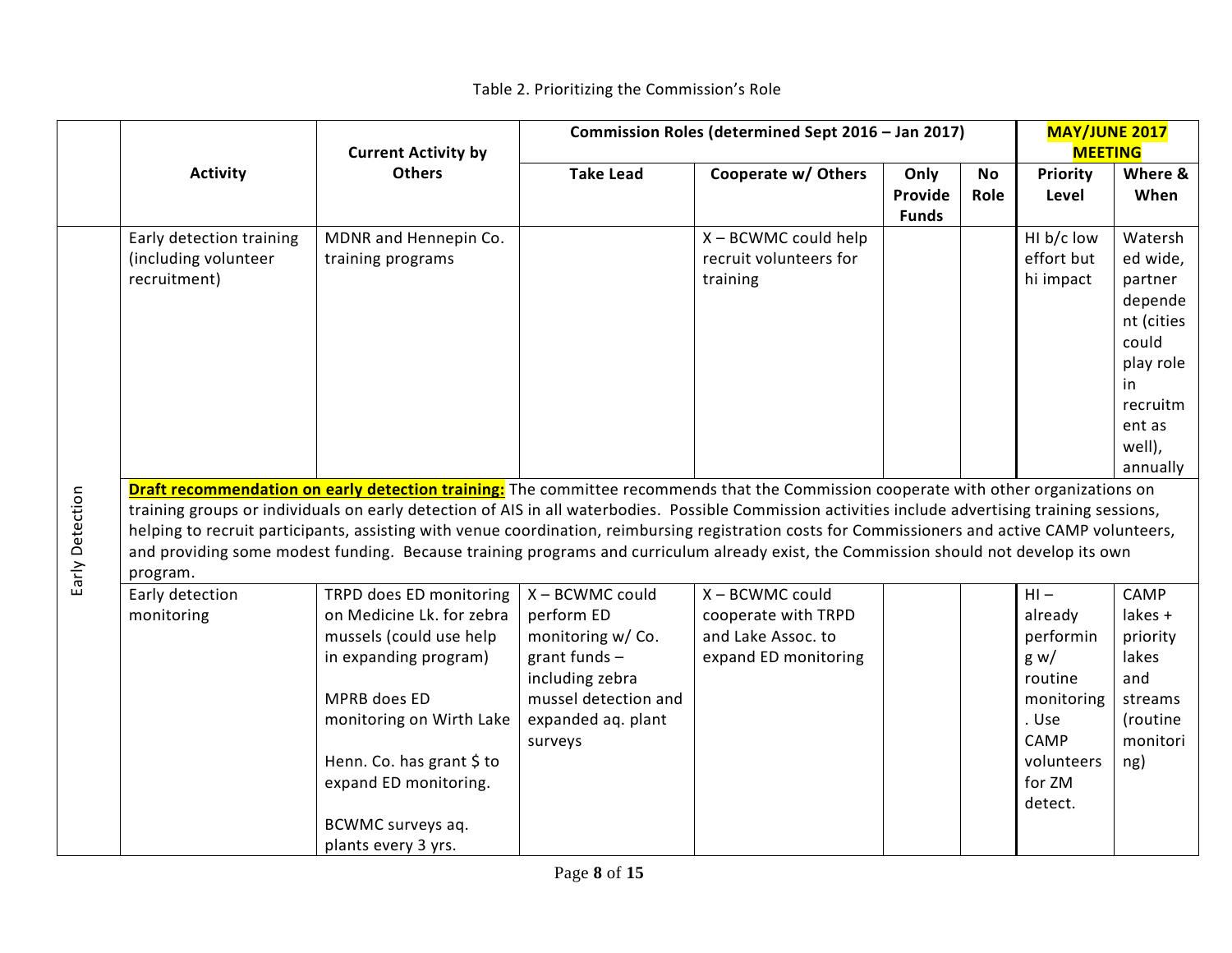|                | Commission Roles (determined Sept 2016 - Jan 2017)<br><b>Current Activity by</b> |                                                                                                                                                                                                                                                                                                                                                                                                                                                                                                                                                                                                                                                                                                                                                                                                                                                                                                                                                                                                                                                                                                                                                                                                                                                                                                                      |                                                                 |                     |                                 |                   | <b>MAY/JUNE 2017</b><br><b>MEETING</b>                                                                                                |                                                          |
|----------------|----------------------------------------------------------------------------------|----------------------------------------------------------------------------------------------------------------------------------------------------------------------------------------------------------------------------------------------------------------------------------------------------------------------------------------------------------------------------------------------------------------------------------------------------------------------------------------------------------------------------------------------------------------------------------------------------------------------------------------------------------------------------------------------------------------------------------------------------------------------------------------------------------------------------------------------------------------------------------------------------------------------------------------------------------------------------------------------------------------------------------------------------------------------------------------------------------------------------------------------------------------------------------------------------------------------------------------------------------------------------------------------------------------------|-----------------------------------------------------------------|---------------------|---------------------------------|-------------------|---------------------------------------------------------------------------------------------------------------------------------------|----------------------------------------------------------|
|                | <b>Activity</b>                                                                  | <b>Others</b>                                                                                                                                                                                                                                                                                                                                                                                                                                                                                                                                                                                                                                                                                                                                                                                                                                                                                                                                                                                                                                                                                                                                                                                                                                                                                                        | <b>Take Lead</b>                                                | Cooperate w/ Others | Only<br>Provide<br><b>Funds</b> | <b>No</b><br>Role | Priority<br>Level                                                                                                                     | Where &<br>When                                          |
|                |                                                                                  | TRPD performs aq. plant<br>surveys on Medicine Lk.                                                                                                                                                                                                                                                                                                                                                                                                                                                                                                                                                                                                                                                                                                                                                                                                                                                                                                                                                                                                                                                                                                                                                                                                                                                                   |                                                                 |                     |                                 |                   |                                                                                                                                       |                                                          |
|                |                                                                                  | Draft recommendation on early detection monitoring: The committee recommends that the Commission purchase \$600 worth of zebra mussel<br>sampler plates (50 plates) with 2017 APM/AIS funds for use by CAMP volunteers and lake residents on Priority 1 lakes + CAMP lakes. The                                                                                                                                                                                                                                                                                                                                                                                                                                                                                                                                                                                                                                                                                                                                                                                                                                                                                                                                                                                                                                      |                                                                 |                     |                                 |                   |                                                                                                                                       |                                                          |
|                | waterflea, and rusty crayfish in lakes and streams.                              | Commission should cooperate with other organizations and/or actively recruit and train volunteers to detect zebra mussels on all Priority 1 lakes,<br>aiming for at least one volunteer in each lake quadrant. Current routine monitoring by the Commission would detect invasive plants, snails, spiny                                                                                                                                                                                                                                                                                                                                                                                                                                                                                                                                                                                                                                                                                                                                                                                                                                                                                                                                                                                                              |                                                                 |                     |                                 |                   |                                                                                                                                       |                                                          |
| Rapid Response | Develop rapid response<br>plan of action                                         | Hennepin Co. has grant<br>funding for developing<br>rapid response plan.<br>MPRB has Zebra Mussel<br>Action Plan (Wirth Lk)                                                                                                                                                                                                                                                                                                                                                                                                                                                                                                                                                                                                                                                                                                                                                                                                                                                                                                                                                                                                                                                                                                                                                                                          | X - BCWMC should<br>develop rapid<br>response plan of<br>action |                     |                                 |                   | $HI - take$<br>in small<br>pieces,<br>address<br>most<br>pressing<br>AIS, find<br>funding<br>partner,<br>look at<br>existing<br>plans | Priority<br>waterbo<br>dies,<br>lake<br>specific<br>plan |
|                |                                                                                  | Draft recommendation on developing rapid response plan: The committee recommends that the Commission begin developing a rapid response<br>action plan for key species (including zebra mussels and starry stonewart) in Priority 1 lakes using 2017 APM/AIS budget (up to \$15,000). The<br>Commission should request a proposal from the Commission Engineer to develop lake-specific rapid response plans that consider infestation<br>thresholds for action, consider experience and recommendations of the DNR and other organizations, assign responsible parties, and list possible<br>funding partners for plan implementation. [Committee discussion: The committee agreed one likely avenue for funding a response to a new AIS<br>infestation is through a comprehensive rapid response plan. Derek Asche indicated the City of Plymouth may be able to set aside an emergency<br>fund so money was available to quickly respond to AIS in the city. There was discussion about the Commission developing and accruing a similar<br>emergency fund. However, it was also noted that the Commission already has contingency-type funds that can be tapped. The committee agreed<br>the rapid response plan should focus on a few key species and offer a nimble approach with funding partners identified.] |                                                                 |                     |                                 |                   |                                                                                                                                       |                                                          |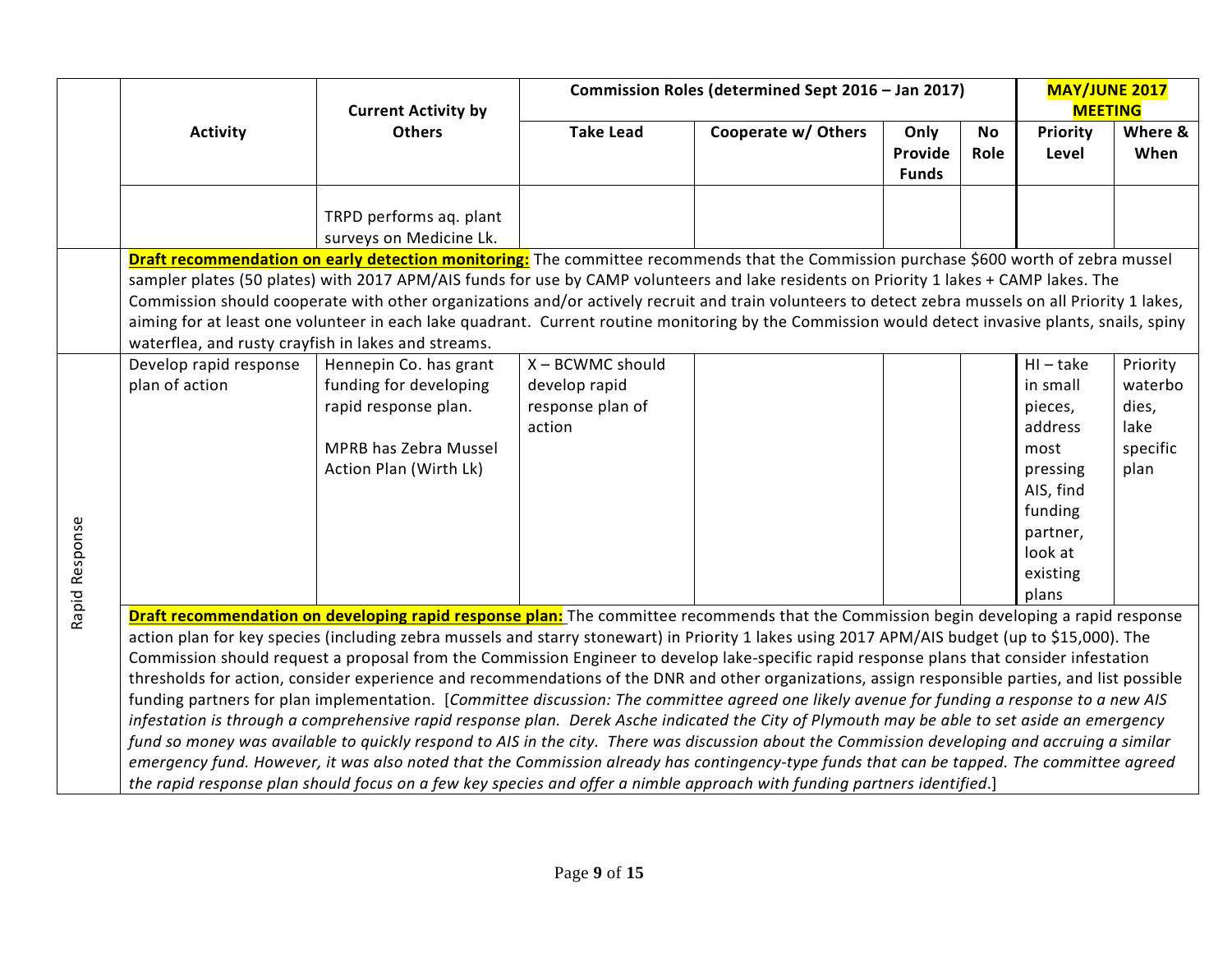|         |                                                             | <b>Current Activity by</b>                                                                                                                                                                                                                                                                                                                                                                          |                                                                                                                                                      | Commission Roles (determined Sept 2016 - Jan 2017)                                                                                                         |                                 |                   |                                                                                                                                                    | <b>MAY/JUNE 2017</b><br><b>MEETING</b> |
|---------|-------------------------------------------------------------|-----------------------------------------------------------------------------------------------------------------------------------------------------------------------------------------------------------------------------------------------------------------------------------------------------------------------------------------------------------------------------------------------------|------------------------------------------------------------------------------------------------------------------------------------------------------|------------------------------------------------------------------------------------------------------------------------------------------------------------|---------------------------------|-------------------|----------------------------------------------------------------------------------------------------------------------------------------------------|----------------------------------------|
|         | <b>Activity</b>                                             | <b>Others</b>                                                                                                                                                                                                                                                                                                                                                                                       | <b>Take Lead</b>                                                                                                                                     | Cooperate w/ Others                                                                                                                                        | Only<br>Provide<br><b>Funds</b> | <b>No</b><br>Role | <b>Priority</b><br>Level                                                                                                                           | Where &<br>When                        |
|         | Rapidly responding to<br>new infestation                    | MDNR works with locals<br>to implement rapid<br>response.                                                                                                                                                                                                                                                                                                                                           | X - BCWMC could<br>take lead to hire<br>contractors, provide<br>technical expertise,<br>and lead effort with<br>funding & partners                   | $X -$ Will take<br>cooperation from<br>others to implement<br>plan of action, if<br>needed                                                                 |                                 |                   |                                                                                                                                                    |                                        |
|         | that would be set forth in the rapid response plan.         | Draft recommendation for rapidly responding to new infestations: At this time, the committee recommends the Commission follow guidance                                                                                                                                                                                                                                                              |                                                                                                                                                      |                                                                                                                                                            |                                 |                   |                                                                                                                                                    |                                        |
| Studies | Pathways<br>analysis/vulnerability<br>assessment            | Henn Co. analyzed AIS<br>risk from pet stores &<br>nurseries<br>Henn Co. has grant<br>funding for developing<br>pathways analysis                                                                                                                                                                                                                                                                   | $X - With$ grants,<br><b>BCWMC could</b><br>perform all three<br>activities much like a<br>watershed-wide<br>TMDL for water<br>quality. It was noted | $X$ – Partnering with<br>others would be<br>important component<br>of these activities<br>including gathering<br>data collected by<br>others, and/or using |                                 |                   | HI - inventory $w/$<br>routine monitoring w/<br>addition of few WQ<br>parameters.<br>LO-developing full<br>blown studies/ plans<br>for every lake. |                                        |
|         | Inventory (species,<br>current management<br>activities)    | (See early detection<br>monitoring) TRPD, MPRB,<br>BCWMC perform aq.<br>plant surveys                                                                                                                                                                                                                                                                                                               | that additional water<br>quality data may be<br>needed to help<br>predict suitability for                                                            | templates of existing<br>prevention plans or<br>management plans.                                                                                          |                                 |                   |                                                                                                                                                    |                                        |
|         | Plan development<br>(prevention plan or<br>management plan) | <b>MPRB has Zebra Mussel</b><br>Action Plan (applies to<br>Wirth Lk)                                                                                                                                                                                                                                                                                                                                | invasion by particular<br>species.                                                                                                                   |                                                                                                                                                            |                                 |                   | Rapid<br>response<br>plan                                                                                                                          |                                        |
|         |                                                             | Draft recommendation regarding inventories and studies: The committee recommends that starting in 2018, additional water quality parameters<br>be added to routine monitoring in order to assess the vulnerability of waterbodies to harboring AIS; and that water monitoring reports include a<br>brief assessment of vulnerability. In 2018, this additional work would come from APM/AIS budget. |                                                                                                                                                      |                                                                                                                                                            |                                 |                   |                                                                                                                                                    |                                        |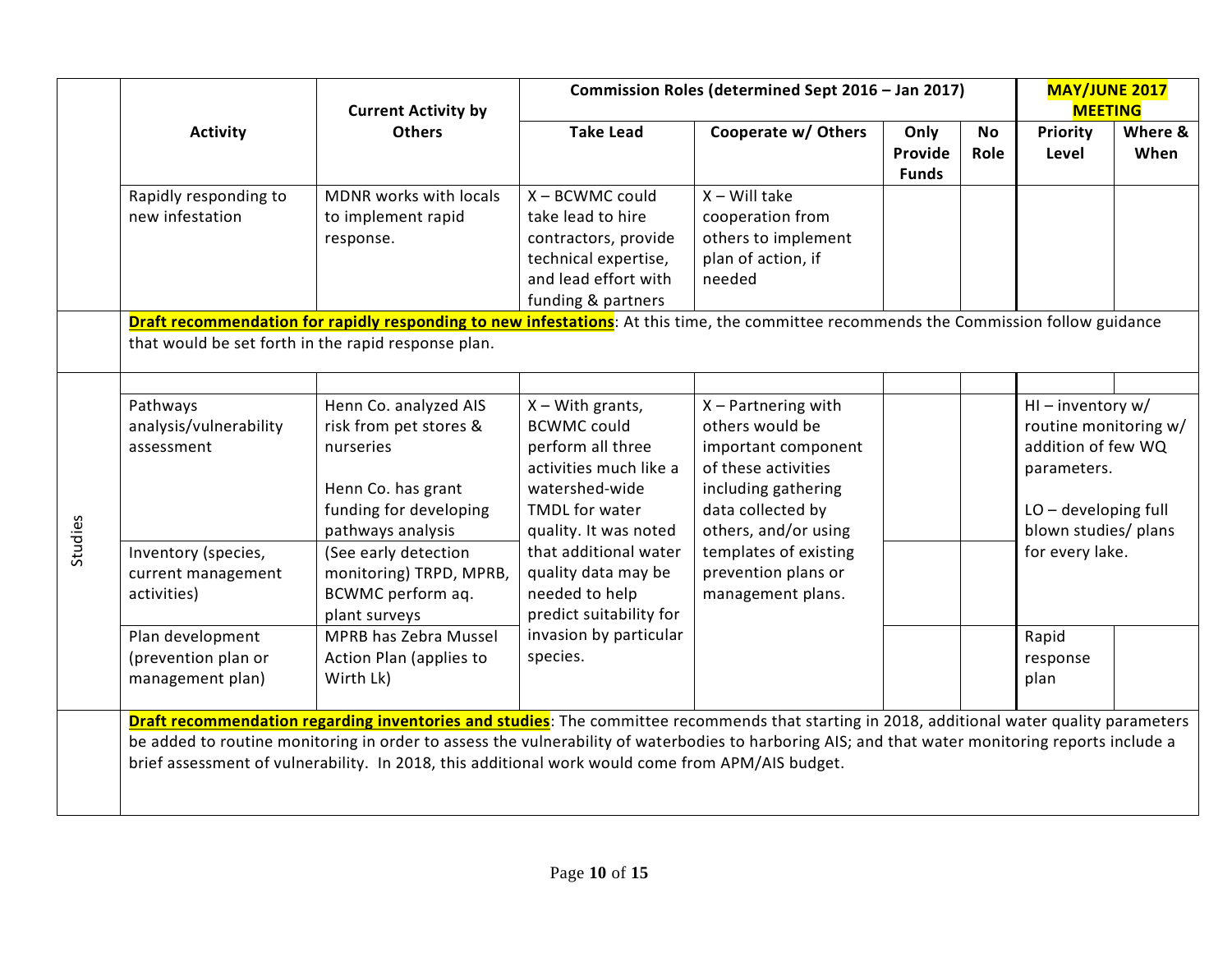|            | <b>Current Activity by</b>                                                                        |                                                                                                                                                                                                                                                                                                                                                                                                                                                                                                                                                                                                                                                                                                                                                                                                                                                                                                                                                                                                                                                                                                                                                                                            |                                                                                  | Commission Roles (determined Sept 2016 - Jan 2017)                                                                                                                                                                                                                                                                                                                                                                                                                                          |                                 |            | <b>MAY/JUNE 2017</b><br><b>MEETING</b>                            |                 |
|------------|---------------------------------------------------------------------------------------------------|--------------------------------------------------------------------------------------------------------------------------------------------------------------------------------------------------------------------------------------------------------------------------------------------------------------------------------------------------------------------------------------------------------------------------------------------------------------------------------------------------------------------------------------------------------------------------------------------------------------------------------------------------------------------------------------------------------------------------------------------------------------------------------------------------------------------------------------------------------------------------------------------------------------------------------------------------------------------------------------------------------------------------------------------------------------------------------------------------------------------------------------------------------------------------------------------|----------------------------------------------------------------------------------|---------------------------------------------------------------------------------------------------------------------------------------------------------------------------------------------------------------------------------------------------------------------------------------------------------------------------------------------------------------------------------------------------------------------------------------------------------------------------------------------|---------------------------------|------------|-------------------------------------------------------------------|-----------------|
|            | <b>Activity</b>                                                                                   | <b>Others</b>                                                                                                                                                                                                                                                                                                                                                                                                                                                                                                                                                                                                                                                                                                                                                                                                                                                                                                                                                                                                                                                                                                                                                                              | <b>Take Lead</b>                                                                 | Cooperate w/ Others                                                                                                                                                                                                                                                                                                                                                                                                                                                                         | Only<br>Provide<br><b>Funds</b> | No<br>Role | Priority<br>Level                                                 | Where &<br>When |
| Prevention | Boat launch/access<br>management<br>(inspections, washing<br>stations, compost bins,<br>closures) | TRPD performs<br>inspections at Medicine<br>Lk. launches<br>MPRB closed Wirth Lk.<br>launch                                                                                                                                                                                                                                                                                                                                                                                                                                                                                                                                                                                                                                                                                                                                                                                                                                                                                                                                                                                                                                                                                                |                                                                                  | X-Additional funding<br>likely needed soon<br>(County/State funding<br>may decrease or phase<br>out); private accesses<br>and lakeshore owners<br>are the missing link<br>(inc. buying used docks<br>from infested waters);<br>lake associations are<br>best partner. Decided<br><b>BCWMC role would be</b><br>case-by-case basis to<br>be informed by<br>pathways analysis. Also<br>agreed it makes sense<br>that launch owners<br>should be ultimately<br>responsible for<br>inspections. |                                 |            | Important work, but<br>not the Commission's<br>work at this time. |                 |
|            | Education (signage,<br>articles, literature, etc.)                                                | Draft recommendation on boat launch/access management: The committee commends the work of Three Rivers Park District, cities, and others<br>on performing inspections at boat launches. However, the committee does not recommend that the Commission take an active role on this<br>activity at this time. The committee believes that boat launch owners should be responsible for monitoring and managing launches. [Committee<br>discussion: Three Rivers Park District uses volunteer inspectors at some launches outside the BCWMC where the lake association wanted more<br>inspections than TRPD could provide. Alt. Commissioner Holter noted the City of Medicine Lake would like more inspections on Medicine Lake;<br>TRPD staff indicated additional funding would be needed to add inspections. It was acknowledged that access points are a priority for stopping the<br>spread of AIS; that TRPD is experimenting with technology to help boat owners know their responsibilities; and that movement of gear such as<br>boat lifts by lake homeowners is another gap with respect to moving AIS.]<br>TRPD, lake associations,<br>MPRB - each provide<br>some AIS education | X - BCWMC could<br>tailor existing<br>content to be lake<br>specific and/or hold | $X - Would be$<br>inherently cooperative<br>activity due to much<br>existing educational                                                                                                                                                                                                                                                                                                                                                                                                    |                                 |            |                                                                   |                 |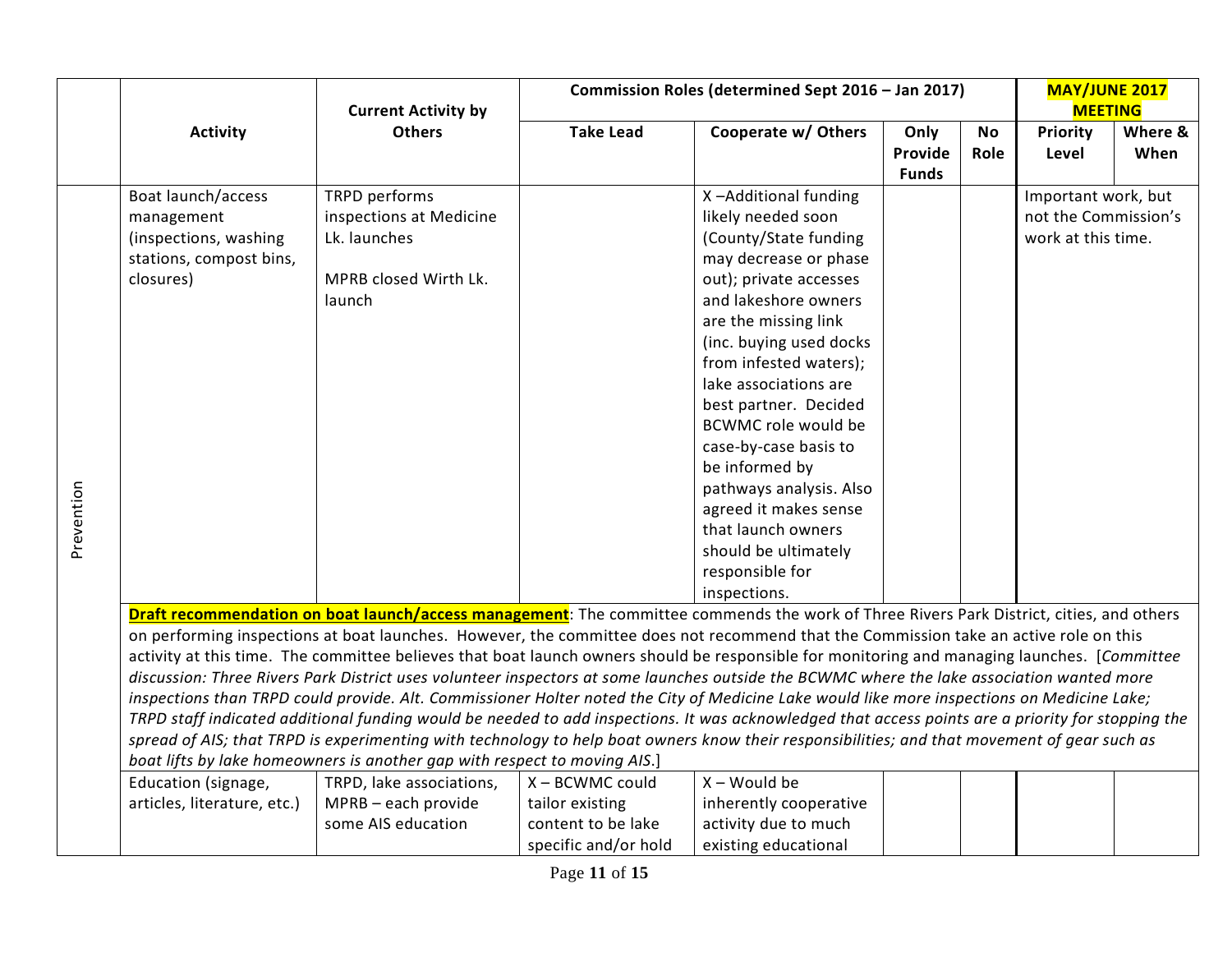|                            |                                                                                     | <b>Current Activity by</b>                                                                                                                                                                                                                                                                                                                                                                                                                                                                                                                                                                                                                               | Commission Roles (determined Sept 2016 - Jan 2017)                                                                                                                                        |                                                                                                                                                                             | <b>MAY/JUNE 2017</b><br><b>MEETING</b> |            |                   |                 |
|----------------------------|-------------------------------------------------------------------------------------|----------------------------------------------------------------------------------------------------------------------------------------------------------------------------------------------------------------------------------------------------------------------------------------------------------------------------------------------------------------------------------------------------------------------------------------------------------------------------------------------------------------------------------------------------------------------------------------------------------------------------------------------------------|-------------------------------------------------------------------------------------------------------------------------------------------------------------------------------------------|-----------------------------------------------------------------------------------------------------------------------------------------------------------------------------|----------------------------------------|------------|-------------------|-----------------|
|                            | <b>Activity</b>                                                                     | <b>Others</b>                                                                                                                                                                                                                                                                                                                                                                                                                                                                                                                                                                                                                                            | <b>Take Lead</b>                                                                                                                                                                          | Cooperate w/ Others                                                                                                                                                         | Only<br>Provide<br><b>Funds</b>        | No<br>Role | Priority<br>Level | Where &<br>When |
|                            |                                                                                     |                                                                                                                                                                                                                                                                                                                                                                                                                                                                                                                                                                                                                                                          | annual "state of the<br>lake" event to<br>provide more active<br>engagement. Agreed<br>pathways study could<br>help refine education<br>needs and identify<br>jurisdictions and<br>roles. | content and variety of<br>educational outlets.                                                                                                                              |                                        |            |                   |                 |
|                            |                                                                                     | Committee Recommendation on AIS education: No committee recommendation yet. [Administrator notes: The devastating effects of AIS on<br>habitat quality and recreational suitability is one of several key messages included in the BCWMC Education and Outreach Plan. The BCWMC<br>includes the "clean, drain, dispose" message on the "learn and participate" section of its website (with links to more information). However, the<br>BCWMC does not have or use any other AIS-related educational materials. The committee could consider using an existing or developing a new<br>educational piece for use at events and to disseminate to cities.] |                                                                                                                                                                                           |                                                                                                                                                                             |                                        |            |                   |                 |
|                            | Advocating for/assist<br>with policy changes<br>(Legislative, ordinances,<br>rules) | MPRB policy: all<br>contractors, partners,<br>staff must have AIS<br>identification training                                                                                                                                                                                                                                                                                                                                                                                                                                                                                                                                                             |                                                                                                                                                                                           | X - Policy advocacy<br>should be across<br>multiple watersheds.<br><b>BCWMC could help</b><br>draft ordinances for<br>cities, identifying need<br>through pathways<br>study |                                        |            |                   |                 |
|                            |                                                                                     | <b>Committee Recommendation on AIS policy advocacy:</b> No committee recommendation yet.                                                                                                                                                                                                                                                                                                                                                                                                                                                                                                                                                                 |                                                                                                                                                                                           |                                                                                                                                                                             |                                        |            |                   |                 |
| Manageme<br>$\overline{a}$ | Monitoring current<br>infestations                                                  | TRPD, BCWMC, MPRB<br>through regular aq. plant<br>surveys                                                                                                                                                                                                                                                                                                                                                                                                                                                                                                                                                                                                | $X -$ Lack of fish<br>surveys is a gap.<br><b>BCWMC could survey</b><br>fish in same years as<br>water monitoring.                                                                        | $X - Need$ to gather<br>observations of others<br>(residents, field<br>workers)                                                                                             |                                        |            |                   |                 |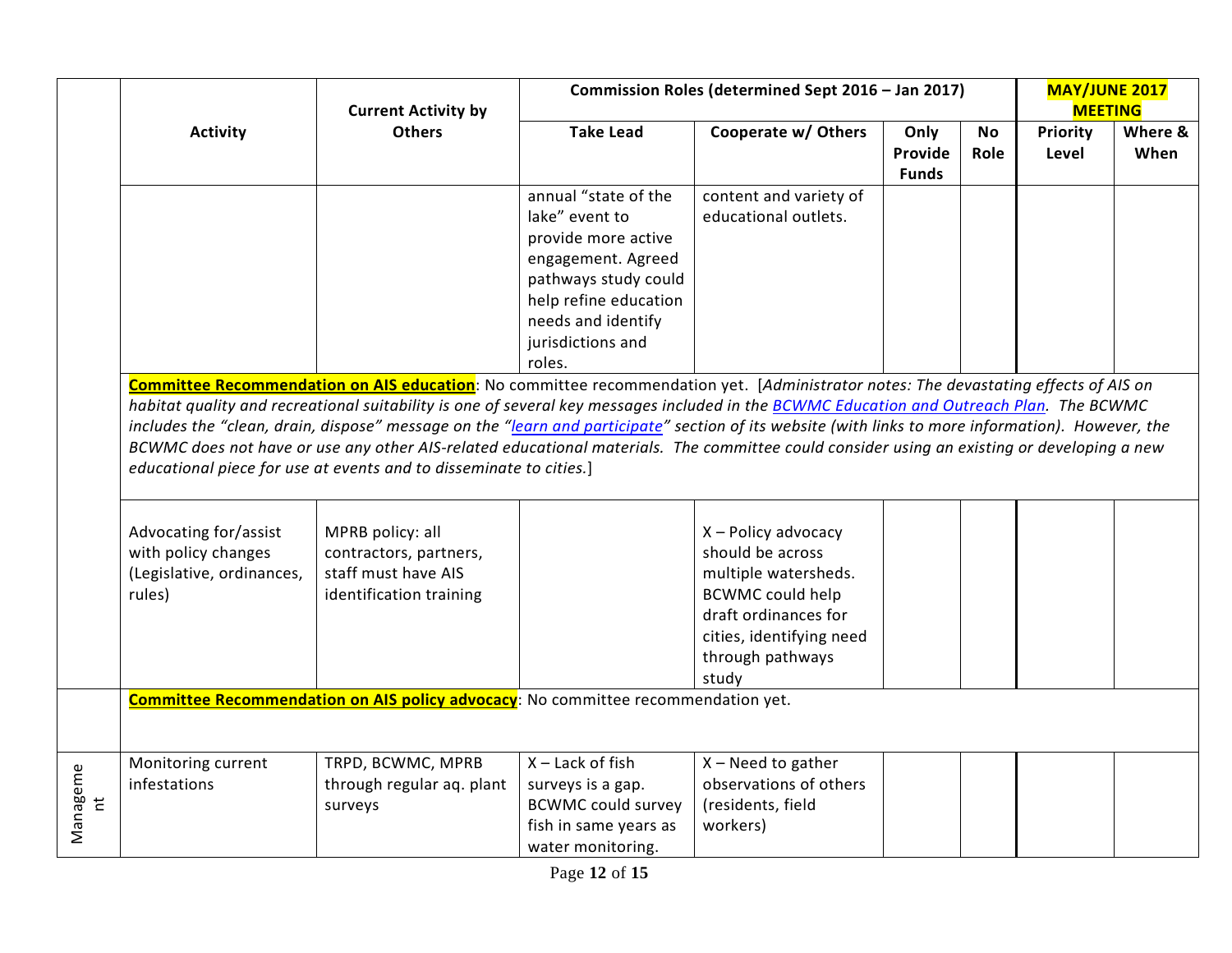|                                             | <b>Current Activity by</b>                                                                                                                       |                                                | Commission Roles (determined Sept 2016 - Jan 2017) |                                 |            | <b>MAY/JUNE 2017</b><br><b>MEETING</b> |                 |
|---------------------------------------------|--------------------------------------------------------------------------------------------------------------------------------------------------|------------------------------------------------|----------------------------------------------------|---------------------------------|------------|----------------------------------------|-----------------|
| <b>Activity</b>                             | <b>Others</b>                                                                                                                                    | <b>Take Lead</b>                               | Cooperate w/ Others                                | Only<br>Provide<br><b>Funds</b> | No<br>Role | Priority<br>Level                      | Where &<br>When |
|                                             |                                                                                                                                                  | Fish community data                            |                                                    |                                 |            |                                        |                 |
|                                             |                                                                                                                                                  | good for AIS and WQ                            |                                                    |                                 |            |                                        |                 |
|                                             |                                                                                                                                                  | analysis, TMDLs, etc.                          |                                                    |                                 |            |                                        |                 |
|                                             |                                                                                                                                                  | Need to determine                              |                                                    |                                 |            |                                        |                 |
|                                             |                                                                                                                                                  | goal of fish survey $-$                        |                                                    |                                 |            |                                        |                 |
|                                             |                                                                                                                                                  | presence vs. absence,                          |                                                    |                                 |            |                                        |                 |
|                                             |                                                                                                                                                  | characterizing whole                           |                                                    |                                 |            |                                        |                 |
|                                             |                                                                                                                                                  | fish population,                               |                                                    |                                 |            |                                        |                 |
|                                             |                                                                                                                                                  | and/or determining                             |                                                    |                                 |            |                                        |                 |
|                                             |                                                                                                                                                  | ecological threshold                           |                                                    |                                 |            |                                        |                 |
|                                             |                                                                                                                                                  | for fish impacts on                            |                                                    |                                 |            |                                        |                 |
|                                             |                                                                                                                                                  | <b>WO</b>                                      |                                                    |                                 |            |                                        |                 |
| with others on surveys.]<br>Spot treatments | TRPD, MPRB use spot                                                                                                                              | $X$ – with financial contributions from other  |                                                    |                                 |            |                                        |                 |
| (herbicide) if State                        | treatments at access                                                                                                                             | stakeholders. Commission directs efforts but   |                                                    |                                 |            |                                        |                 |
| approved water quality                      | points, fishing piers, and                                                                                                                       | doesn't necessarily do all the legwork for the |                                                    |                                 |            |                                        |                 |
| management                                  | beaches. (Plymouth                                                                                                                               | permits, grant apps, contractors - uses        |                                                    |                                 |            |                                        |                 |
| plan/TMDL/lake veg                          | previously treated CLP in                                                                                                                        |                                                | cooperation from others for legwork (similar to    |                                 |            |                                        |                 |
| mgmt. plan warrants                         | Medicine Lake)                                                                                                                                   | CIP process). Commission Engineer              |                                                    |                                 |            |                                        |                 |
| treatment for water                         |                                                                                                                                                  |                                                | recommends increasing herbicide dosing so it's     |                                 |            |                                        |                 |
| quality and/or                              |                                                                                                                                                  | lethal throughout lake in order to better      |                                                    |                                 |            |                                        |                 |
| ecological                                  |                                                                                                                                                  |                                                | decimate CLP; may be able to skip treatments       |                                 |            |                                        |                 |
| improvements                                |                                                                                                                                                  |                                                | in some years and/or see wholesale decline of      |                                 |            |                                        |                 |
|                                             |                                                                                                                                                  | CLP throughout lake                            |                                                    |                                 |            |                                        |                 |
|                                             | Draft Committee Recommendation on spot treatments with approved plan: (Consistent with committee recommendation regarding curlyleaf              |                                                |                                                    |                                 |            |                                        |                 |
|                                             | pondweed control on Medicine Lake from January 2017): The committee recommends that the Commission perform herbicide spot treatments of          |                                                |                                                    |                                 |            |                                        |                 |
|                                             | aquatic invasive plants where several conditions are met including 1) treatment of the plant is considered a management tool for improving water |                                                |                                                    |                                 |            |                                        |                 |
|                                             | or habitat quality according to an approved water management plan such as a TMDL; and 2) another entity or organization is sharing the cost of   |                                                |                                                    |                                 |            |                                        |                 |
| the treatment.                              |                                                                                                                                                  |                                                |                                                    |                                 |            |                                        |                 |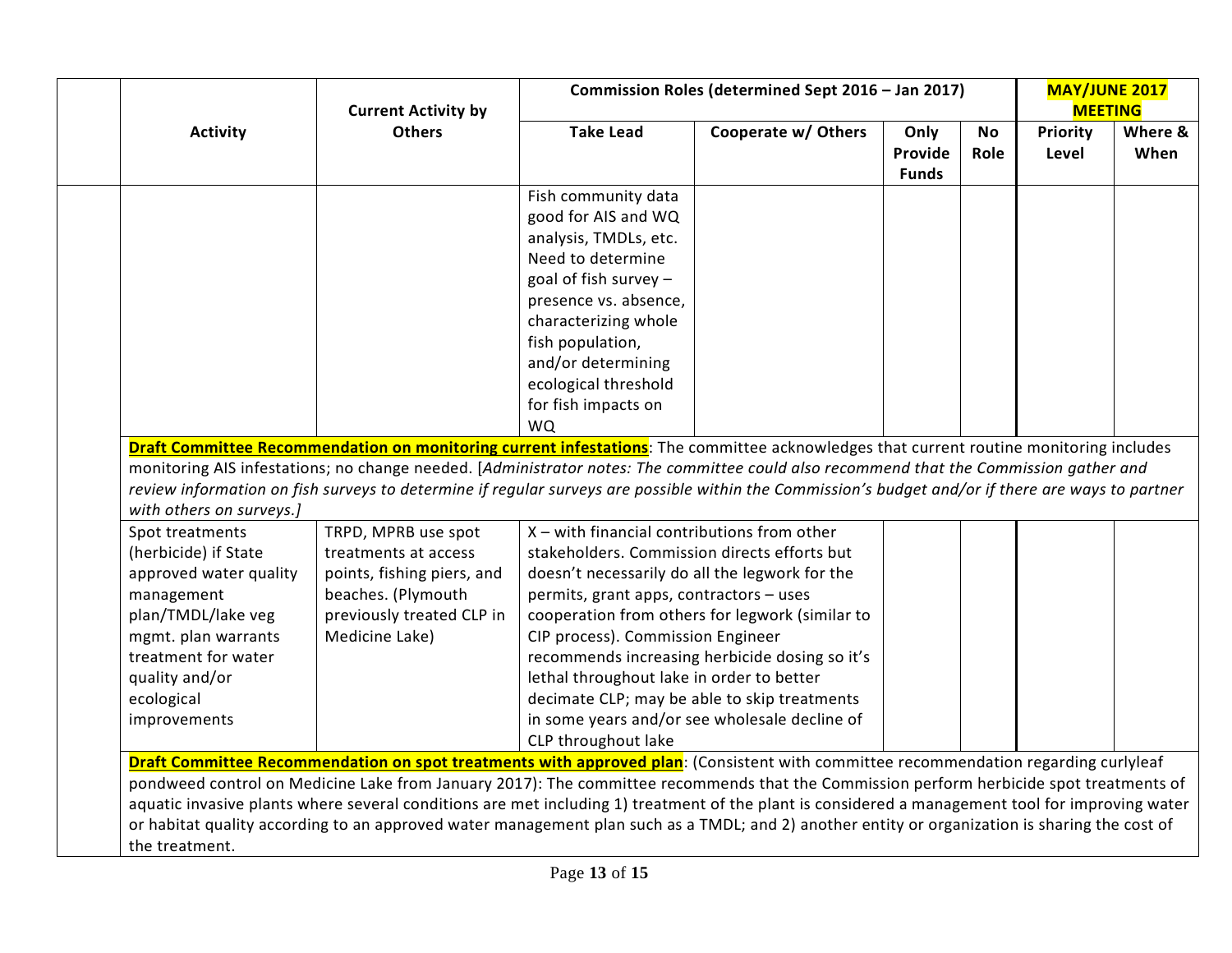|                                                                                                   | <b>Current Activity by</b>                                                                                                       |                  | Commission Roles (determined Sept 2016 - Jan 2017)                                                                                                                                                                                                                                |                                 |                   |                          |                 |  |  |  |  |  |  | <b>MAY/JUNE 2017</b><br><b>MEETING</b> |  |
|---------------------------------------------------------------------------------------------------|----------------------------------------------------------------------------------------------------------------------------------|------------------|-----------------------------------------------------------------------------------------------------------------------------------------------------------------------------------------------------------------------------------------------------------------------------------|---------------------------------|-------------------|--------------------------|-----------------|--|--|--|--|--|--|----------------------------------------|--|
| <b>Others</b><br><b>Activity</b>                                                                  |                                                                                                                                  | <b>Take Lead</b> | Cooperate w/ Others                                                                                                                                                                                                                                                               | Only<br>Provide<br><b>Funds</b> | <b>No</b><br>Role | <b>Priority</b><br>Level | Where &<br>When |  |  |  |  |  |  |                                        |  |
| Spot treatments<br>(herbicide) without<br>water quality mgmt.<br>plan/TMDL/lake veg<br>mgmt. plan |                                                                                                                                  |                  | X                                                                                                                                                                                                                                                                                 |                                 |                   |                          |                 |  |  |  |  |  |  |                                        |  |
|                                                                                                   |                                                                                                                                  |                  | Committee Recommendation on spot treatments without approved plan: No committee recommendation yet.                                                                                                                                                                               |                                 |                   |                          |                 |  |  |  |  |  |  |                                        |  |
| Whole lake treatments<br>(including engaging<br>MDNR on current<br>treatment policies)            | $TRPD = whole$ lake<br>treatment for CLP,<br>Medicine Lk (2004-2006)                                                             | ?                | ?                                                                                                                                                                                                                                                                                 | ?                               | ?                 |                          |                 |  |  |  |  |  |  |                                        |  |
|                                                                                                   | <b>Committee Recommendation on whole lake treatments:</b> No committee recommendation yet.                                       |                  |                                                                                                                                                                                                                                                                                   |                                 |                   |                          |                 |  |  |  |  |  |  |                                        |  |
|                                                                                                   |                                                                                                                                  |                  |                                                                                                                                                                                                                                                                                   |                                 |                   |                          |                 |  |  |  |  |  |  |                                        |  |
| Carp harvesting                                                                                   | TRPD performed carp<br>surveys and analyzed<br>extent of problem<br>(outside BCWMC); then<br>watershed took lead in<br>carp mgmt |                  | X - Need significant<br>study to determine<br>location and effects of<br>carp. Since they cross<br>jurisdictions, carp<br>mgmt. is good<br>watershed role. Can<br>use secondary<br>indicators for likely<br>carp presence such as<br>lack of vegetation,<br>shallow w/ much algae |                                 |                   |                          |                 |  |  |  |  |  |  |                                        |  |
|                                                                                                   | Committee Recommendation on carp harvesting: No committee recommendation yet.                                                    |                  |                                                                                                                                                                                                                                                                                   |                                 |                   |                          |                 |  |  |  |  |  |  |                                        |  |